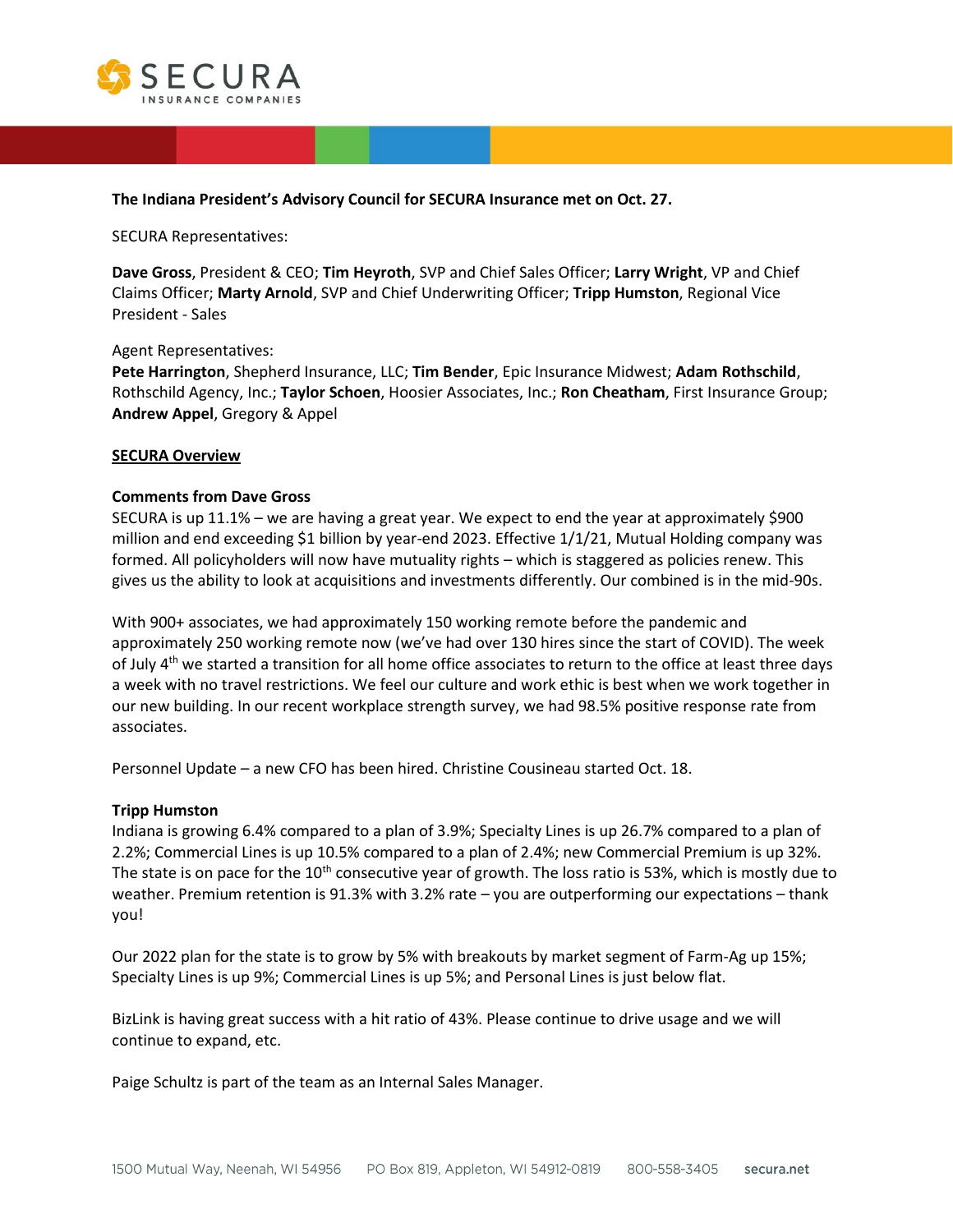### **Tim Heyroth**

Year-to-date companywide growth of 11.1% which is exceptional; (new/retention/rate – all 3 are solid). Retention outperforms plan (premium in low 90s policy retention around 90). Rate plan was 3%, and we are at 3.3% and planning for less than 3% next year. We've had over \$100 million new business this year. All lines of business are doing well in all states – all are exceeding plan except Personal Lines, which has had positive growth, but not at plan (all states exceeding plan except KS).

BizLink: 75% of eligible business is received through BizLink, with an 89% satisfaction rate; BizLink continues to evolve and we will develop more customer experience (Straight Through Processing as well as other enhancements). \$8 million booked with 200+ classes. We are looking into agency integration pilot (API's)/pilot Tarmika.

Top Initiatives: Modernization initiative to allow us to implement new technology for the future. SL300 (Specialty Lines 300) – focuses on how to grow this segment. We are projected to hit \$100 million this year. Our plan is to take Specialty Lines to \$300 million (current states and state expansion). We went live with Specialty Lines in PA on 10/1 (our first new state since 2006). Commercial Lines will follow in PA in 2022. We are building out an additional state expansion plan – more to come; no time frame at this point, and it may be by product segment for a specific states.

### **Marty Arnold**

All four business units are in good shape and profitable; three of four business units are growing in the double digits. All four are planned to grow next year; all profitable. By size (premium volume) – Commercial Lines; Personal Lines/Farm-Ag Lines/Specialty Lines. Specialty Lines may be projected to hit \$100 million by year-end.

Premium make up = Commercial Lines 48%; Personal Lines 20%; Farm-Ag 19%; Specialty Lines 13% – but most rapidly growing.

Service Center: No firm date yet, but we have a centralized service team created. It will be live some time in 2022 with \$10,000 and under premium to start. It will not be mandatory.

We identified that we have not been able to offer competitive pricing for Personal Lines in the Kentucky market for a prolonged period of time. After many detailed and difficult conversations, as well as in response to feedback we have received from many Kentucky agents, we have decided to remove ourselves from the Personal Lines market in Kentucky. Moving forward, we will continue to focus on providing exceptional service to the other three business segments we currently write in Kentucky – Commercial Lines, Specialty Lines and Agribusiness. These business segments continue to grow quickly, thanks to your dedication. We intend to withdraw Personal Lines authority in Kentucky as of, but no earlier than, 1/1/2022, subject to regulatory approval. Effective 1/1/2023, we will begin non-renewing existing Kentucky Personal Lines policies, based on their renewal date. We remain committed to our Personal Lines team, and find great value in the hard work that they accomplish daily. We also remain dedicated to our agents who sell Personal Lines in our other states, including Indiana.

Loss trend severity trends, includes property going up and more rate sticking; supply and demand/longevity, etc.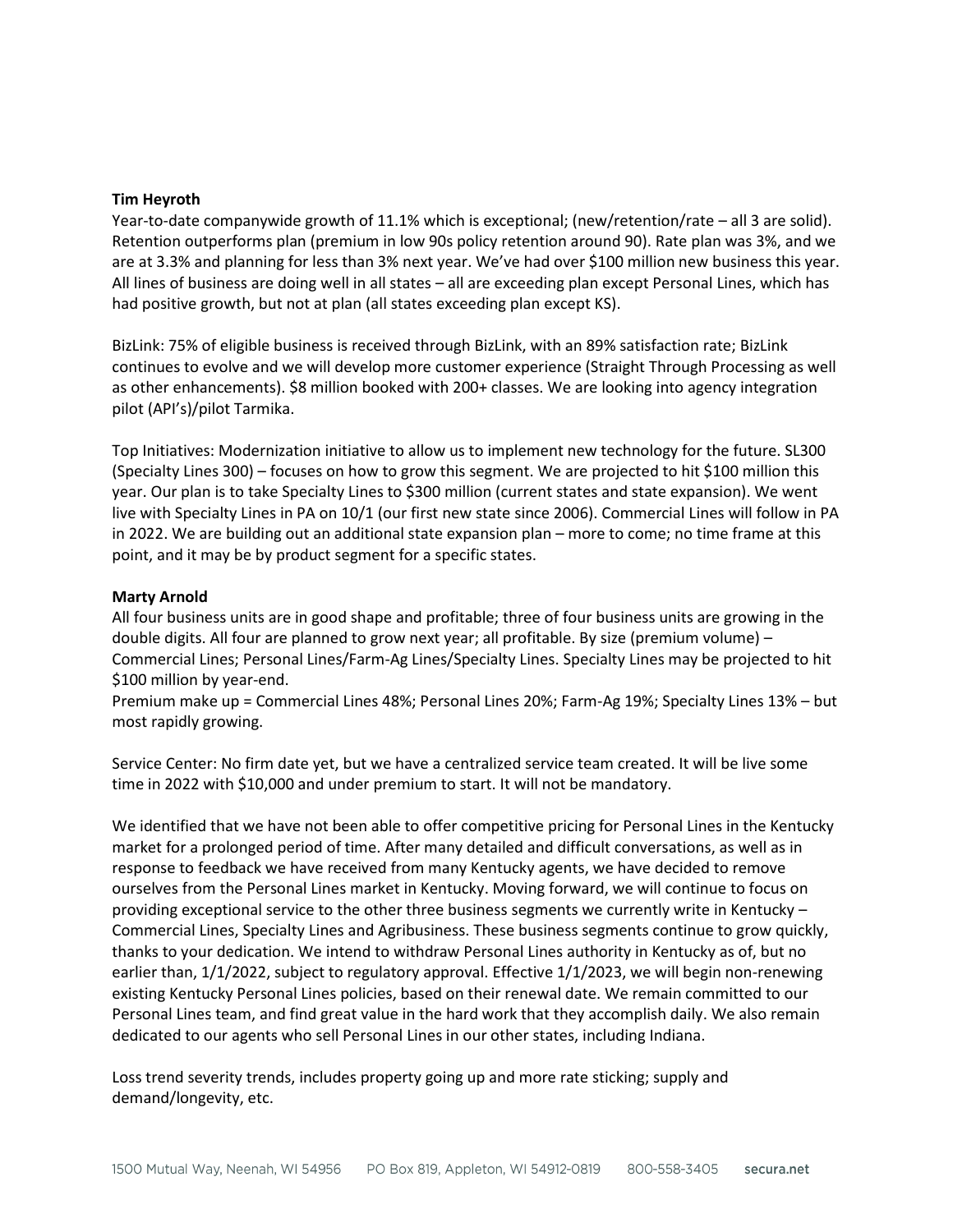Commercial Lines auto/trucking is seeing larger increases and also sticking – retaining 96% of accounts (high single digits) accounts on their own merits though; the model is only a tool.

Diana Buechel, VP Personal Lines, has announced her retirement and the interview process has begun.

# **Larry Wright**

Indiana had \$3.3 million of weather losses; \$50.2 million companywide with five major storms but none that have reached Cat limits. Indiana's significant storm was June 17. It's been an excellent year. Gerard Merchant started 7/15/19 and resides in Indianapolis. Bill Biekes joined SECURA in June 2020 as a Field Supervisor and also resides in Indianapolis. Bill was with Hanover prior to SECURA. We also hired Field Claims Representative, Ross Freeman, who has started to travel/introduce himself to agencies.

Jean Timm, Manager – Claims Customer Service, retired at the end of 2020 and Heidi Christensen has replaced her (she is also responsible for Roadside Rescuer). Tony Brecunier (VP of Workers' Compensation) will be retiring at the end of 2021 and John Oehler has been selected as his replacement – we will try to schedule travel for John.

# **Specialty Lines**

*(Agent comments with SECURA responses)*

- 1. **Comment:** We would like you to broaden your appetite. **Response:** We appreciate the feedback. We are constantly looking for ways to expand our appetite, whether that be by adding an enhanced coverage or writing something we have not in the past. We are looking to add more classes to our offerings in 2022.
- 2. **Comment:** Have you thought about writing wedding liability? **Response:** We currently write Weddings under our Special Event program, however we do not offer Event Cancellation coverage under this offering currently.
- 3. **Comment:** You have programs vs. other carriers just look at all/more (just program business). **Response:** Although we have certain segments we look to write, such as Human Services, Sports and Recreation, and Specialty Contractors, we also look at other types of risks under our Select Markets program. If you need to find a home for a risk, give your underwriter a call to see if we can help.
- 4. **Comment:** Manufacturing (unique products exposure) **Response:** Currently, most of our manufacturing risks at SECURA are written in our Commercial Lines unit. Please contact your Commercial Lines underwriter if you have a client with a unique products exposure that you would like us to consider.
- 5. **Comment:** We would like you to listen/discuss on account vs. flat decline (Cincinnati CSU mode – Hanover moving in that direction). **Response:** Although we are not a surplus lines market like CSU who probably has greater flexibility with rate, form, and appetite, we feel that we need to be open to conversations with our agents if they want us to consider risks that may be outside our current appetite. Please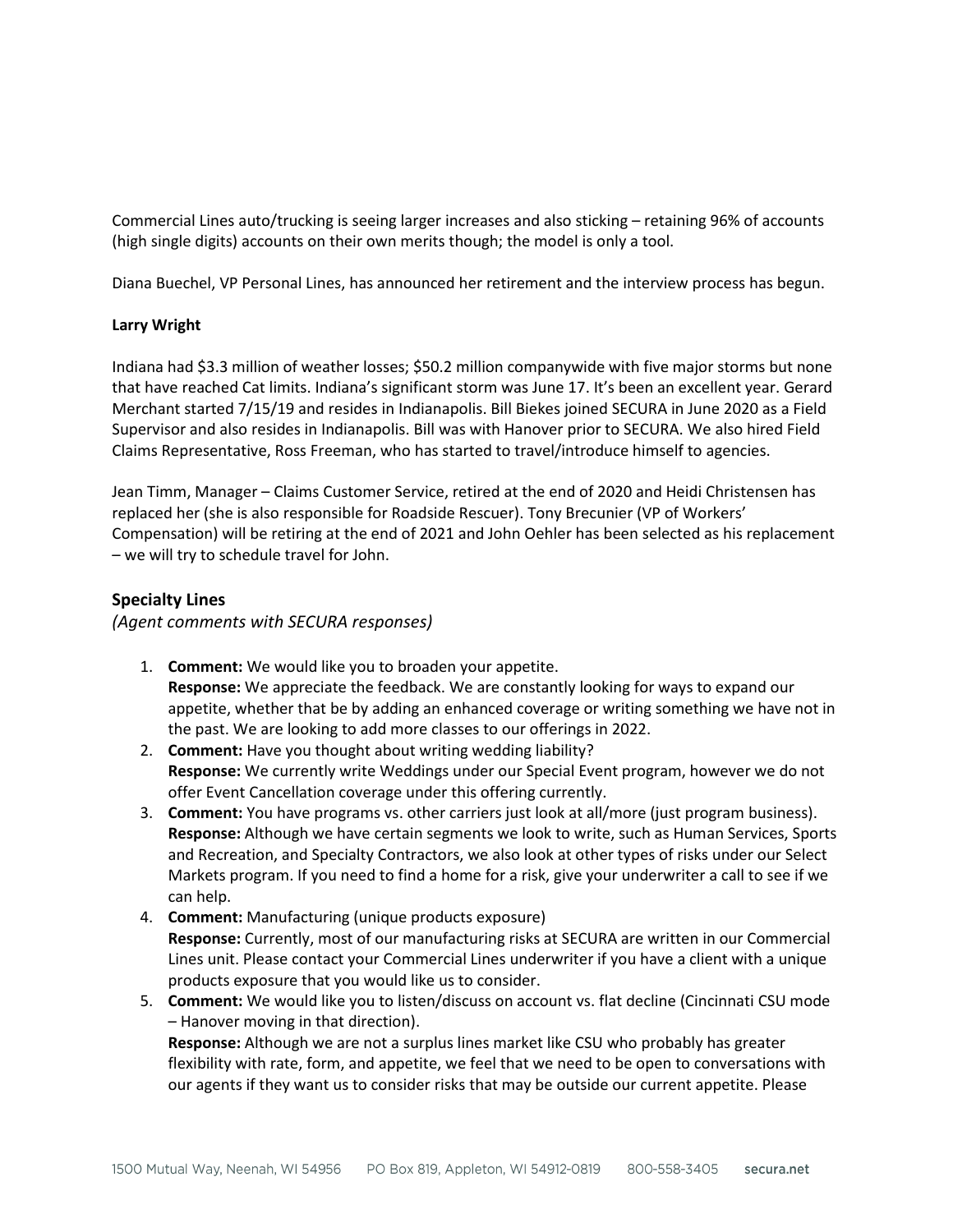contact your underwriter or sales manager if there is a specific risk you would like us to consider.

- 6. **Comment:** It's all about ease. **Response:** We agree. We are always looking for ways to make our service better and improve our processes to offer our great agency force world-class customer service.
- 7. **Comment:** Straight Through Processing would be nice. **Response:** We are currently in the process of scoping our STP for our BizLink business. Please watch for more progress on this in 2022.
- 8. **Comment:** We like that you are very responsive. **Response:** Thank you for this compliment. We pride ourselves on trying to get back to our agents as soon as possible. We feel this helps us separate ourselves from our competition.

# **Commercial Lines**

# *(Agent comments with SECURA responses)*

- 1. **Comment:** Insureds understand the Communicable Disease exclusion. It is what it is. **Response:** Our intent was to develop a common sense solution that works for you and your clients, but also provides us with protection for the most susceptible risks. We feel that our approach is in line with, or even less restrictive, than what we're seeing in the marketplace. Our approach has been well received overall.
- 2. **Comment:** We feel your manufacturing underwriting is a little tight. You don't build E&O into it (many carriers throw it on).

**Response:** Thank you for the feedback. While we don't automatically attach E&O to every risk, we do offer several different limit options on a broad range of manufacturing classes. Please check with your underwriter or sales manager if you have a client or prospect that needs this coverage. We'll do our best to provide the coverage that your client needs at a competitive price.

3. **Comment:** What do you want/excel at/target?

**Response:** We're a generalist and we challenge ourselves to look at a broad range of manufacturing classes. This list is not exhaustive, but the primary manufacturing segments that we write are Metals, Furniture, Plastics, Paper, and Food & Beverage. We have a Manufacturing Appetite Guide available through AgentLink that provides a more detailed look about what we want and what the qualification requirements are. If you have a manufacturing risk that you'd like us to consider, please contact your underwriter.

- 4. **Comment:** You need to invest in underwriting talent and software. **Response:** We understand that manufacturing operations can present challenging exposures and unique coverage needs. We're continually working to deepen our expertise through training programs, the development of subject matter experts, and leveraging our reinsurance relationships. We've also made product improvements to make sure we offer the coverages necessary to compete in this segment. We've challenged ourselves to broaden our manufacturing appetite and while progress has been made, we know there's more work to be done. Your feedback is an important part of this process.
- 5. **Comment:** You need Product Recall Coverage. **Response:** We do offer Product Recall Coverage on a broad range of manufacturing classes. In fact, we recently improved our coverage offering to include Additional Expenses Coverage. We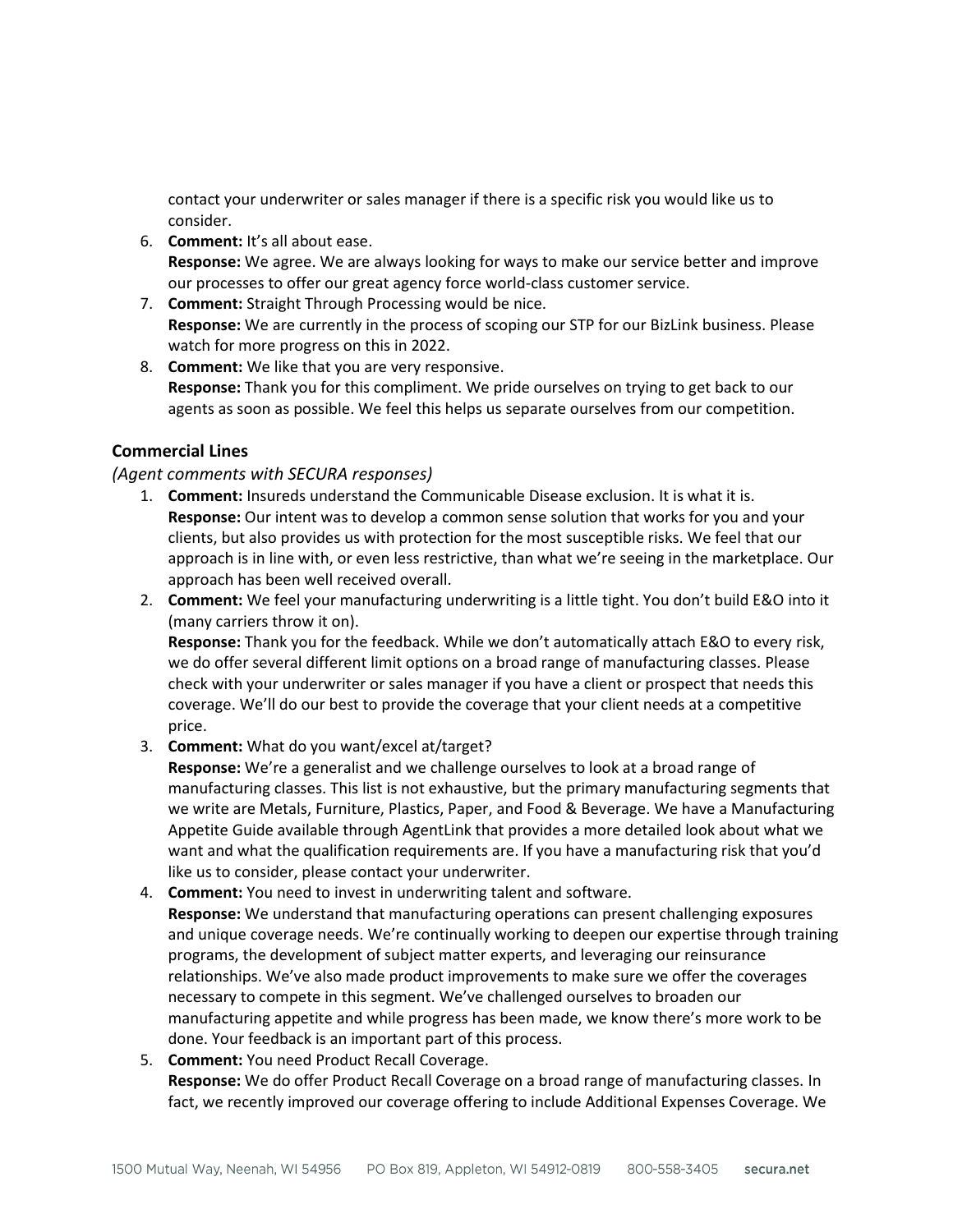have also added more flexibility in terms of limit offerings and pricing. We feel this combination gives our coverage form a competitive advantage. Please contact your underwriter or sales manager for more information.

- 6. **Comment:** Many carriers have dedicated loss control. **Response:** We're a generalist and that means our Risk Managers are too. However, we have several risk managers with significant experience in the manufacturing segment and they're our subject matter experts. Our risk management team works as a collaborative unit to share information to make sure we understand the risks and risk management needs of your manufacturing clients. We will partner with you and your policyholders to help create plans that lead to safer workplaces with fewer losses. We also offer downloadable safety programs and loss prevention articles via the Risk Management Resources tab on secura.net.
- 7. **Comment:** We like that you are very responsive. **Response:** Thank you! We take great pride in being a relationship driven company that is easy to do business with.
- 8. **Comment:** Service Center Training insured and staff is key; warm hand off. Will you answer the phone using the agency name? Will you do cross sell? Fees? We would like a specifically assigned individual to an agency – some carriers are doing this.

**Response:** As we design our standard operating procedures, we've been very cognizant of situations where the Service Center Specialist needs to get the agency involved. Ultimately, we want the service center to feel like an extension of your agency so open communication will be crucial. Because of this, we want to focus on three things; creating communication and marketing materials for the insured, making it clear which phone number or email they should contact, and hiring and training the best Service Center reps to ensure excellent customer service and a smooth transition. We're driven to provide the top notch service that your clients expect.

9. **Comment:** BizLink - A few use it, but it hasn't caught on yet. You were late to the game, but we are just happy to have it. Comparative raters would be positive. Our staff can only know so many platforms (path of least resistance).

**Response:** We continue to enhance the overall functionality of BizLink, and we will be adding Straight Through Processing for several classes in 2022. Please continue to share your thoughts and suggestions, and we'll continue to fine tune the system to make it the best user experience as possible.

# **Personal Lines**

# *(Agent comments with SECURA responses)*

- 1. **Comment:** We would like you to write motorcycles. We would prefer to write with one carrier. (Like the umbrella change with regards to motorcycles) **Response:** This is a large project and is currently not scheduled. SECURA writes umbrella coverage over other carriers' underlying motorcycle policy. We understand this is an ease of doing business issue.
- 2. **Comment:** Have you considered writing equipment breakdown? **Response:** Thus far, most agents do not feel this is a necessary endorsement and therefore is not a highly ranked project. If this is costing us new and/or renewal business, please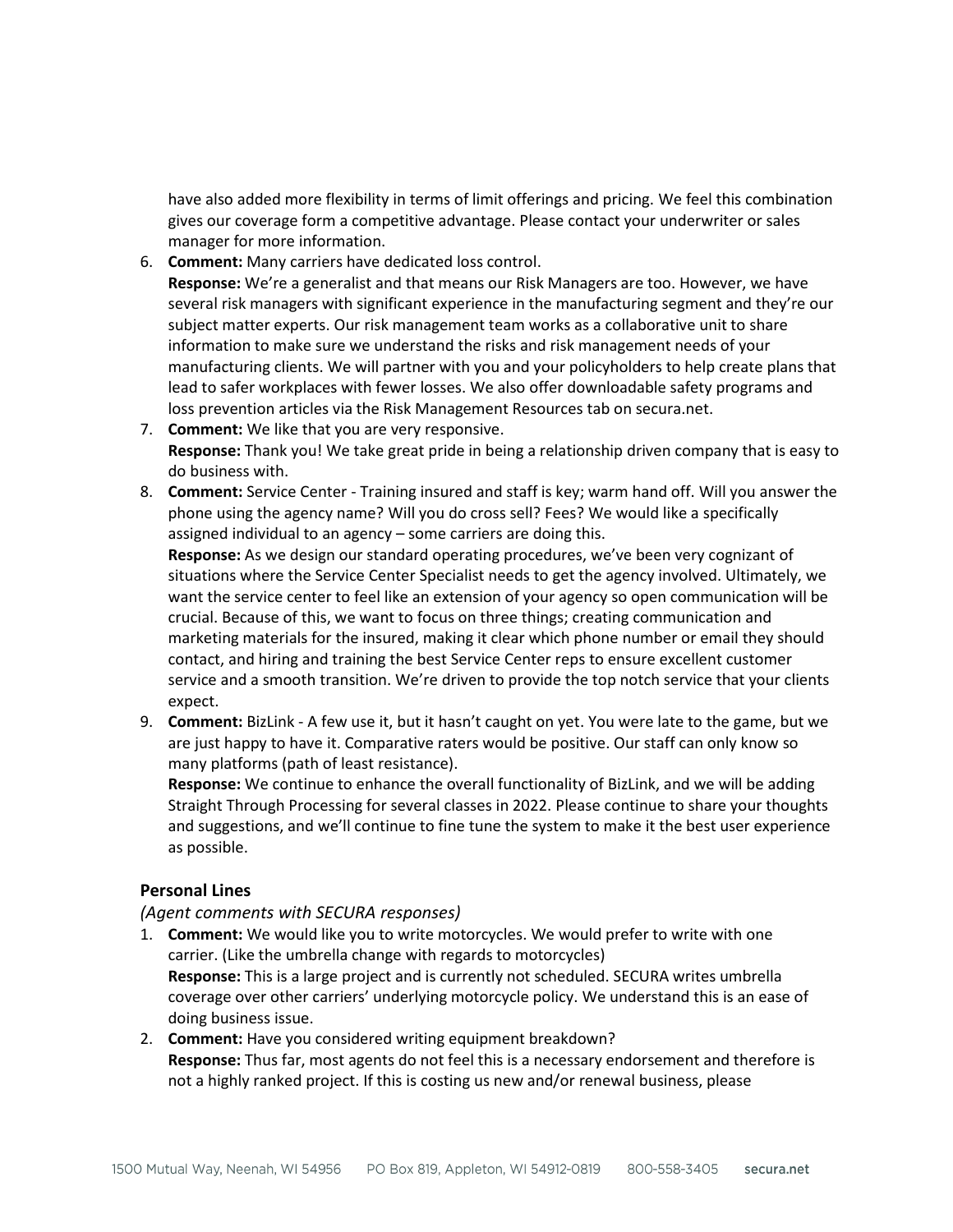communicate this to your sales manager or the Personal Lines underwriting supervisor for IN: Kathy Oudenhoven.

- 3. **Comment:** Full limits on water backup? **Response:** We are considering expansion of higher water backup limits via endorsement including full Cov A. limit, with a recent recommendation from our R&D and Actuarial Services team. More to follow. We understand full Cov. A limits are more widely available in the Indiana homeowners marketplace.
- 4. **Comment:** Inland flood (up to water back up limit). (Eliminates where water came from/IN Farmers & AO).

**Response:** Tied to the previous answer in number three, we are researching the definition of water backup to make it easier to understand what triggers a 'water event'.

- 5. **Comment:** Your rates are uncompetitive. **Response:** Indiana's annual Personal Lines rate change is very recent with an Oct. 1, 2021 effective date. At a statewide level, combined home and auto rates dropped 2.7%: Down 5% in auto and flat in home. This compares favorably to the IN Personal Lines rate average recent filings of down .8% in auto and up 2.2% in home. Our data analysis indicated we needed to be more aggressive with the auto rate decrease, hence the 5% reduction.
- 6. **Comment:** Do you have a delivery endorsement? **Response:** SECURA personal auto coverage automatically includes coverage for delivery and we prefer to classify vehicles used in this manner as Business use. The delivery needs to be for items other than transporting of people (livery). We will develop an "Uber or Lyft" endorsement in the future.
- 7. **Comment:** Ordinance of law needs to be offered in some areas. **Response:** The MILE-STONE policy automatically includes 10% of Cov. A for Ordinance or Law coverage. Increased percentages are available by endorsement: 25%, 50%, 75%, and 100%.

# **Farm-Ag Lines**

*(Agent comments with SECURA responses)*

- 1. **Comment:** You need to update your system. **Response:** We are assuming you mean FarmLink. We are always evaluating opportunities to improve our system. If you have specific feedback, please share it with your underwriter or sales manager.
- 2. **Comment:** Underwriters are easy to work with. **Response:** Thank you for that feedback as that is certainly our goal!
- 3. **Comment:** Equipment breakdown could be useful. **Response:** We offer equipment breakdown on our farm policy. If you have specific feedback as it relates to that coverage, please share it with your underwriter or sales manager.
- 4. **Comment:** Adding GL for non-farm activities (see, corn sales, excavation, etc.). **Response:** We have no appetite to write these exposures on our Farm Protector product due to our inability to obtain enough rate commensurate with the risk. Agents do have the ability to write an Ag policy when there is a greater than incidental exposure that needs coverage outside the Farm policy. If you have a specific example, you can discuss options with your underwriter.
- 5. **Comment:** Broadening extra expense to blanket.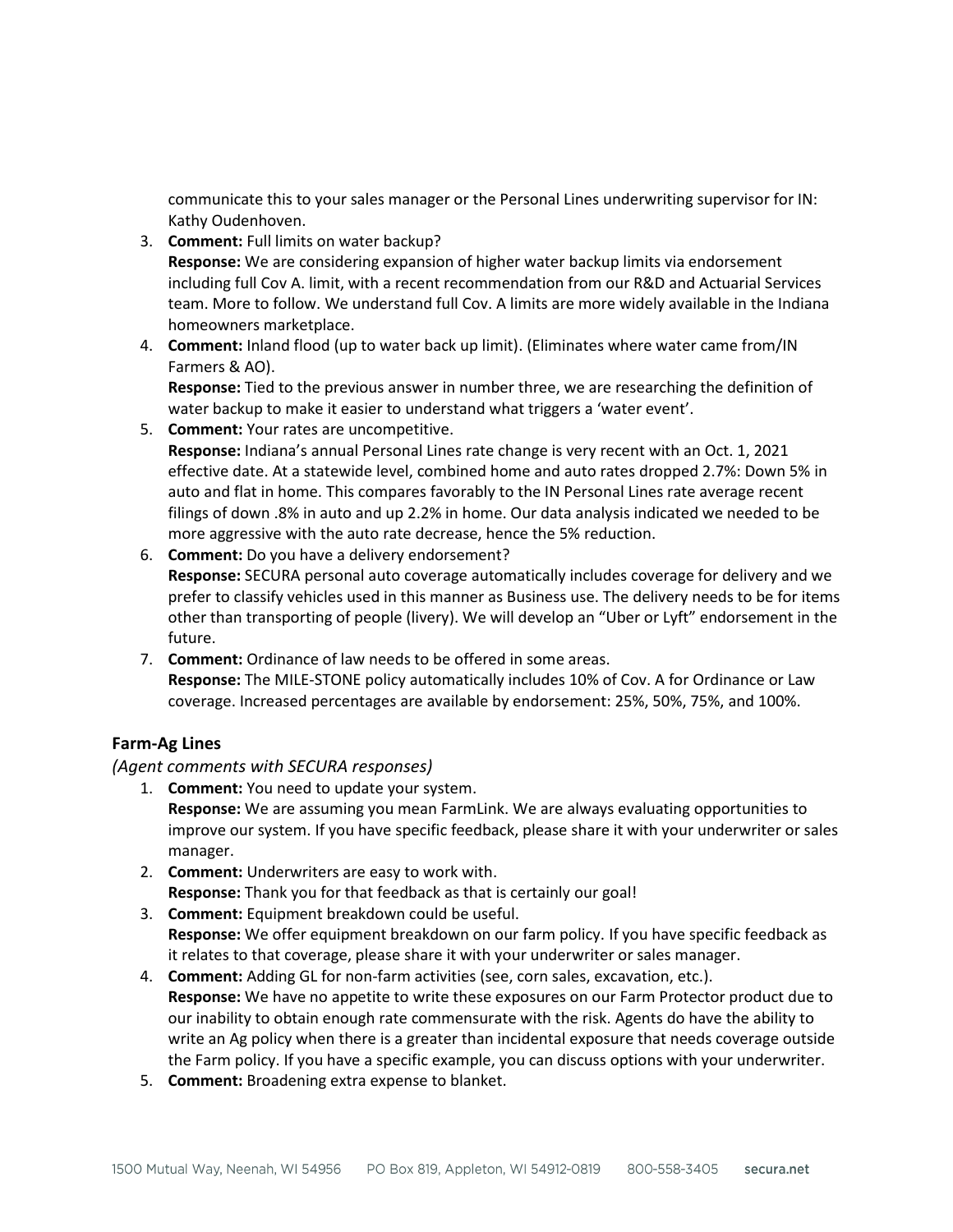**Response:** We provide \$10,000 of blanket extra expense coverage on all Farm Protector policies with the ability to increase.

### **Risk Management**

*(Agent comments with SECURA responses)*

- 1. **Comment:** Manufacturing expertise in this area should be key in writing more. **Response:** While our Risk Management Consultants are considered to be generalists, as we continue to grow as a company, we continue to increase our knowledge and skills through individualized and team training sessions. This enables us to properly risk manage anything that is submitted to us for consideration.
- 2. **Comment:** Your people are strong in this area/differentiator. **Response:** Thank you for saying so! We are well aware that Sara and Emily work hard to assist you in writing and retaining the best accounts possible.

# **Claims**

### *(Agent comments with SECURA responses)*

- 1. **Comment:** We have no complaints. **Response:** It is great to hear that you are not currently experiencing any claims issues!
- 2. **Comment:** It is nice that Larry is accessible. **Response:** I am always happy to get involved if you are having any claims concerns or need a better explanation. Please feel free to reach out to me at 920-915-0324 or [lwright@secura.net.](mailto:lwright@secura.net) If you would like me to come into your office to meet with you, your leadership team, or any claims people in your office to help clarify our claims philosophy or how we are organized, please let your sales manager, Carolyn Savill know, and she can coordinate setting something up.
- 3. **Comment:** Who is your Work Comp Claim Account Coordinator?

**Response:** Jessica Schmidt is our Work Comp Claim Account Coordinator. You can reach her at [jschmidt@secura.net](mailto:jschmidt@secura.net) or 920-830-4310. She is a fantastic resource for our larger accounts. She can also help relay what services SECURA Work Comp can provide. Jessica's position works directly with our insureds and agents to help promote use of our cost containment programs, Nurse Hotline, and identify problem claim areas where our insureds can help themselves to improve their loss experience. Jessica can also assist in coordinating claim reviews as requested.

# **Miscellaneous**

*(Agent comments with SECURA responses)*

- 1. **Comment:** Agentlink is great. Our only suggestion would be a search bar on the home page. **Response:** This is a great suggestion. We will discuss this as a future enhancement.
- 2. **Comment:** We feel an insured app (vs. web site) is necessary. Most common uses are auto ID cards, making payments, filing a claim, policy info, roadside assistance, etc. We feel this is mostly geared towards Personal Lines.

**Response:** Thank you for this feedback. We are kicking off a project to refresh mySECURA, our current Personal Lines policyholder portal, to make it easier for our policyholders to use. The first phase will focus on Personal Lines functionality, including the uses mentioned above, and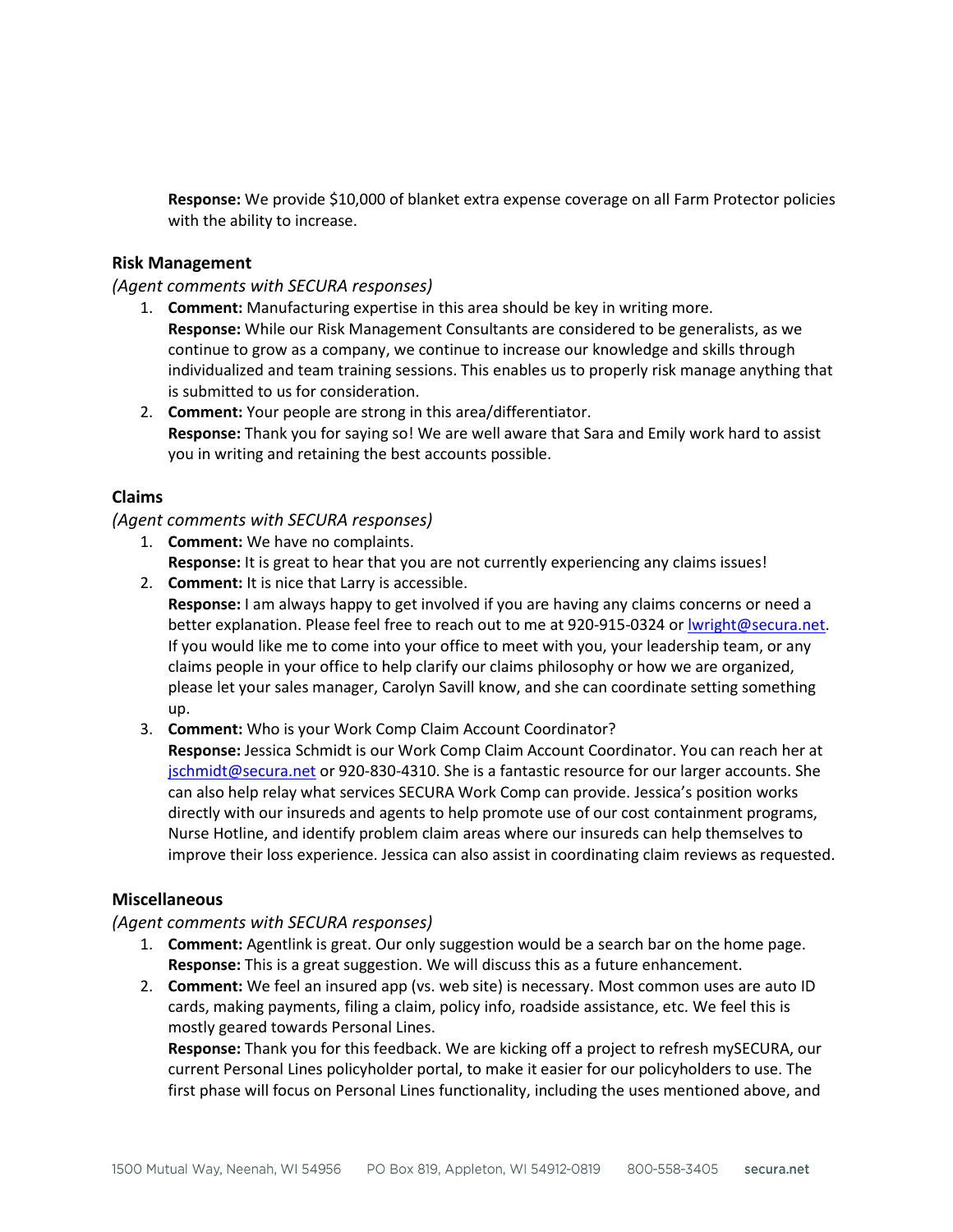we are planning out future phases to expand the functionality for other policyholders. We are exploring the potential for an app in future phases.

- 3. **Comment:** What is your agency appointment strategy? **Response:** We plan to achieve our growth objectives in the coming year by earning deeper penetration with our current agency partners and through additional agency appointments. While we are not planning for extensive additional appointments, we will be looking for agencies that align with our premium growth expectations for the state of Indiana.
- 4. **Comment:** We like that you have the sales manager position. **Response:** Thank you! We take great pride in the effectiveness of our sales managers, both with respect to the agency relationships they manage and their ability to be resource brokers for our agencies.
- 5. **Comment:** We are using sell sheets with proposals. Our only suggestion is that form numbers on sell sheets would match commercial form numbers for purposes of searching. **Response:** We will discuss this suggestion to explore how we can make searching by form numbers easier.
- 6. **Comment:** Carolyn is extremely responsive. She did the best of all carrier reps during COVID. **Response:** Thank you for this feedback on Carolyn! She's a leader not only within the state of Indiana, but also within our Sales Department. We appreciate you making mention of her efforts during the pandemic.
- 7. **Comment:** What training do you offer? **Response:** SECURA Academy can assist you obtain training and CE. If you have any questions on what SECURA Academy can offer from the below, please reach out to your sales manager or Angela Kain, Manager of Agency Training, at [akain@secura.net](mailto:akain@secura.net)
	- Classes in your state Please watch for our monthly calendar of events email, check out AgentLink, or speak with your sales manager to learn more
	- Live Webinars (also get CE credit) a variety of topics
		- o [https://secura-academy.adobeconnect.com/admin/show-event-catalog?folder](https://secura-academy.adobeconnect.com/admin/show-event-catalog?folder-id=1082995370)[id=1082995370](https://secura-academy.adobeconnect.com/admin/show-event-catalog?folder-id=1082995370)
	- Learning Library (no CE) a library of videos on a variety of topics
		- o [https://secura-academy.adobeconnect.com/admin/show-event-catalog?folder](https://secura-academy.adobeconnect.com/admin/show-event-catalog?folder-id=1082995386)[id=1082995386](https://secura-academy.adobeconnect.com/admin/show-event-catalog?folder-id=1082995386)
	- Commercial Lines Essentials Sales Path a web-based, 12-week series that is hosted each year.
	- Commercial Lines Essentials Service Path a web-based, 9-week series that is hosted each year.
	- Three-day long training programs at SECURA's home office
- 8. **Comment:** Agency Marketing efforts have been on digital marketing and social media. Also push on software for personal touches (i.e., cross selling, birthdays, etc.) **Response:** Let us know how we can assist! Our [blog](https://www.secura.net/blogs/) is a great resource for content, and you also have access to our marketing materials in the Sales Resource Center via AgentLink.
- 9. **Comment:** What are your plans for state expansion? We would like to see Ohio in particular. **Response:** It is our desire to enter more states in the very near future. We just launched Pennsylvania with Specialty Lines, and we will be following with Commercial Lines in 2022. We